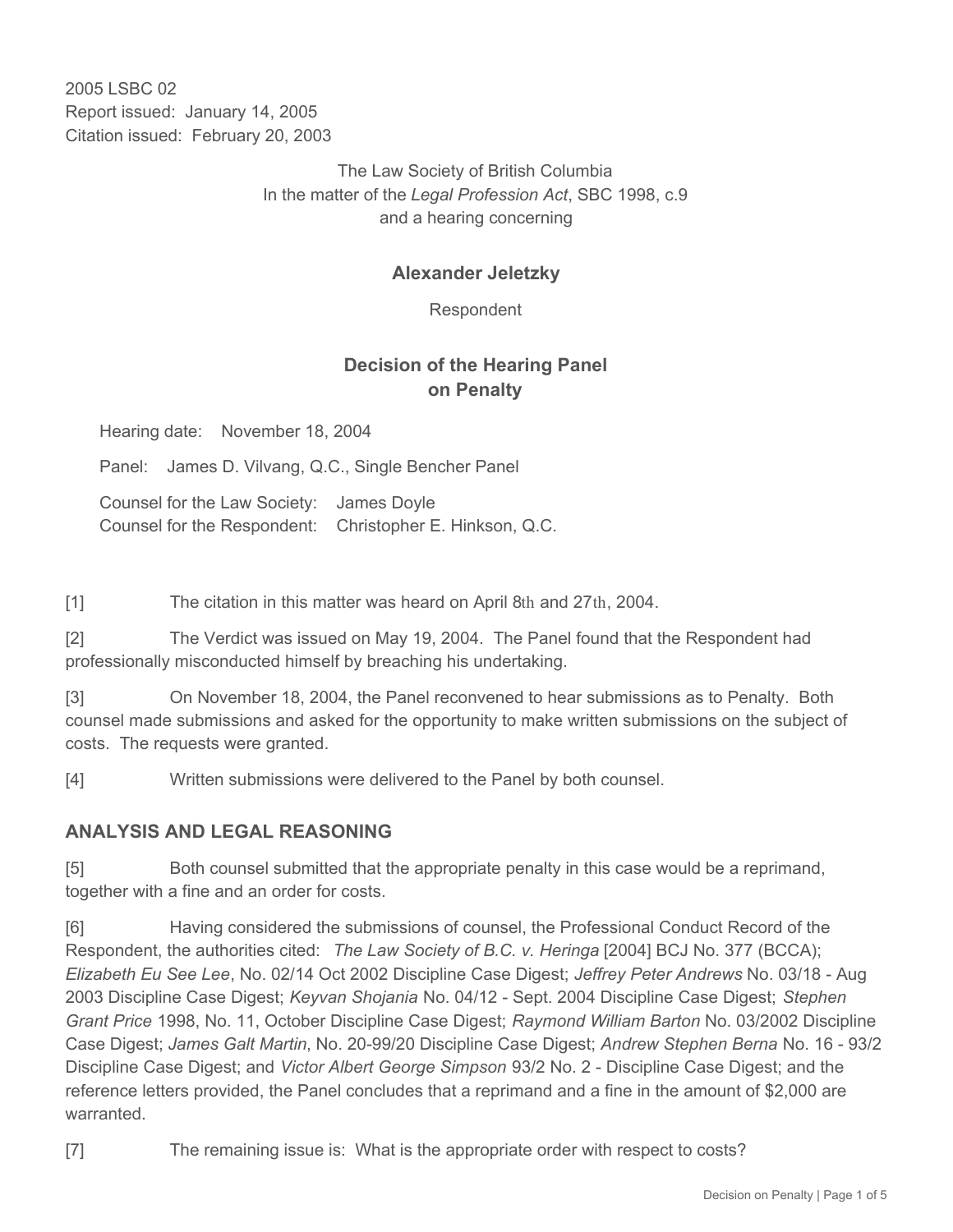[8] Counsel for the Law Society has submitted a bill of costs in the amount of \$16,494.59 and has argued that full indemnity should be paid. In support of his argument he quotes extensively from the decision of the Benchers in *McNabb* (December 12, 1998):

# **Costs**

91. Mr. Davies contended for, and cited cases in support of, a cap on costs at a modest level. Certainly, precedents for such an approach do exist. We do not mean any disrespect to the Panels who made such orders in the cases cited, but we do not find that approach appropriate to the assessment of costs here. It is our opinion that the approach of the present-day Benchers of the Law Society is towards full costs recovery, within the limits of our Rules.

92. The costs have been incurred: it is only a question of attributing the payment to one party or the other. In this case, either Mr. McNabb must pay them or they will be borne by the lawyers of British Columbia collectively. It is plain that Mr. McNabb is at fault in causing this proceeding while the other lawyers in British Columbia are blameless.

93. The costs of civil cases in British Columbia, in the Supreme Court Rules, are consciously calculated to produce less than full recovery. A similar result would occur if we acted on the submission to cap the costs of this proceeding at an amount lower than provided for in the Rules. A public policy of encouraging the compromise of civil claims by denying the successful litigant, in ordinary circumstances, full indemnity for costs has been adopted in British Columbia. There is no ready equivalent policy considered in Law Society disciplinary proceedings: the Law Society is obliged to prosecute in cases such as this, to protect the public interest, and would be abdicating its responsibility if it compromised to keep costs down. As the Law Society compels an explanation from the member at the investigatory stage, it takes proceedings in face of a denial of misconduct at its peril. The differences between ordinary civil litigation and professional disciplinary proceedings militate in favour of a fuller cost recovery by either side. Costs should ordinarily follow the event in cases of professional discipline.

### **Submissions of Law Society, pp. 4-5**

[9] Counsel for the Law Society also made the following submissions in response to the question posed by the Panel as to whether the issue of costs should be dealt with in isolation from the penalty:

18. The Panel has asked for submissions on whether the Panel is entitled to look at the totality of Penalty plus Costs. That is, whether there is a connection between the two, such that costs may be lowered if the Penalty is higher, or a lower Penalty may give rise to an order for full recovery of costs.

19. There is no, and ought not to be, any connection between the two.

### **Law Society Submissions, p. 7**

[10] Counsel for the Respondent submitted that the issue of costs should not be considered in isolation from the penalty. He referred to the decision of the Court of Appeal in *Shpak v. Institute of Chartered Accountants of British Columbia* 2003 BCCA 149:

In coming to these conclusions, I note that high levels of costs imposed by administrative tribunals exercising their disciplinary functions, may have a chilling effect on members who are charged with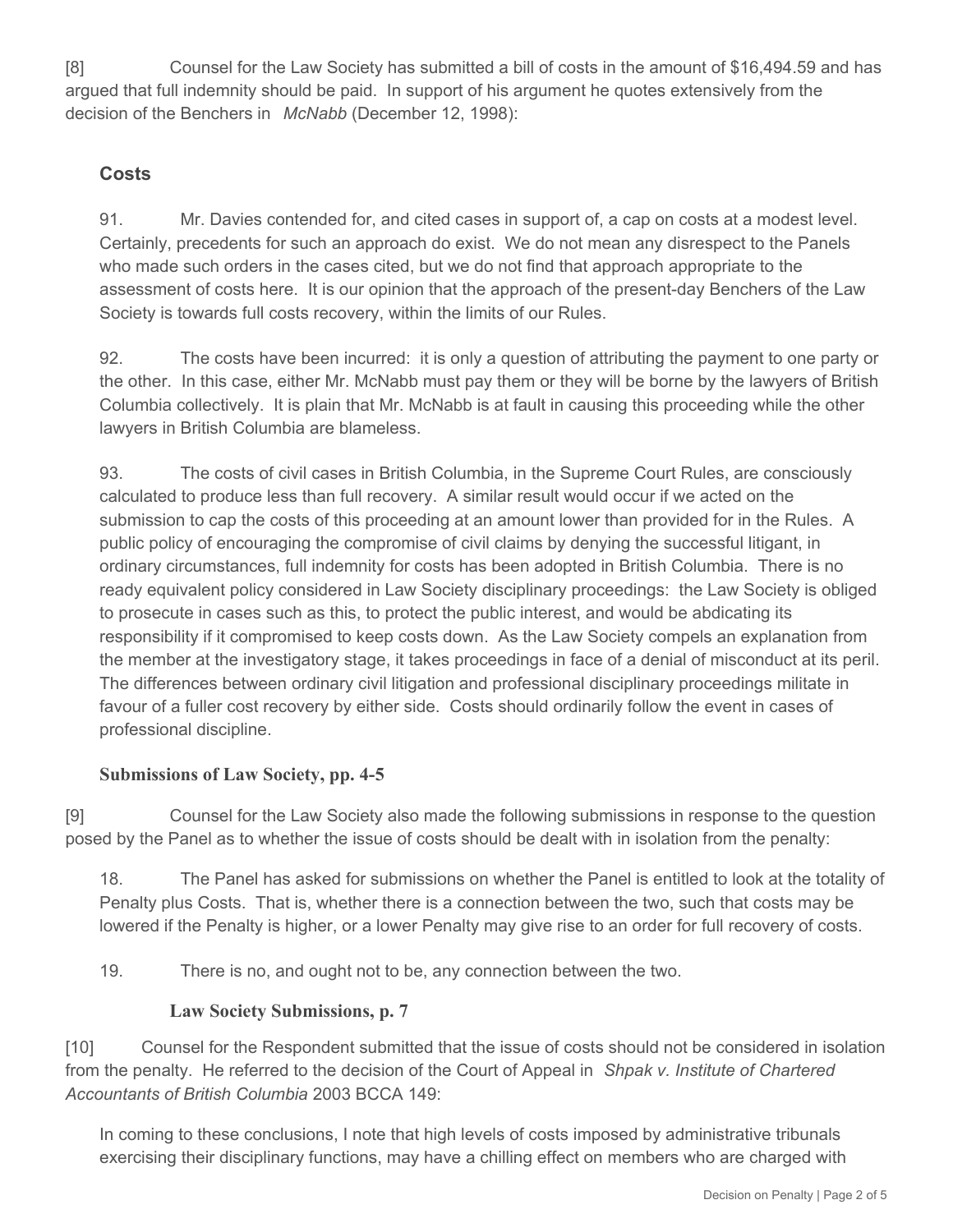misconduct under their Constituting Act. Such members should not be deterred form defending themselves by the spectre of prohibitive costs in the event they are unsuccessful. In my view, all members of the Institute have a shared interest in ensuring that their Act and Rules do not operate in a punitive manner. To the extent this means that all members must share the costs of ensuring that these proceedings are conducted according to law through the employment of panel counsel, the result is justifiable. (emphasis added)

## **Submissions of Respondent, p. 2**

[11] I have concluded that the issue of costs must not be considered in isolation from the issue of penalty.

[12] Counsel for the Law Society submitted in paragraph 17 of its Reply Submissions on Costs that: " The Law Society is not seeking costs to penalize the member" . I accept that the purpose of the Law Society in seeking costs is not to penalize the Respondent, but the effect of any award of costs is, inevitably, an aspect penalty for the Respondent.

[13] In the *McNabb* case, the Panel found Mr. McNabb to be " fundamentally dishonest" , that he had provided " deceptive and misleading written explanations for his conduct" , and presented " contrived testimony" to the Panel. In awarding full costs recovery to the Law Society, the Panel recognized that there were precedents for caps on costs at a modest level but said, " we do not find that approach appropriate to the assessment of costs here" . (paragraph 91, underlining mine). I do not take that to mean that capping costs is no longer to be done in any case. The findings against Mr. McNabb were far more serious than the finding against the Respondent. Mr. McNabb was found to be deserving of the most severe of all penalties, disbarment. The Respondent was only found to be deserving of a reprimand. In Mr. McNabb's case it makes sense that the most severe award of costs, full recovery, would be awarded because it is in fitting with the whole of the penalty. In the Respondent's circumstances, full recovery is simply not fitting as it would result in a total burden on the Respondent disproportionate to the other aspects of the penalty, i.e., the reprimand and the fine.

[14] The overriding principle in all cases involving the issues of costs is that costs must be reasonable.

[15] In *McNabb* and *Ewachniuk* it was reasonable that lawyers deserving severe penalties would have substantial orders for costs made against them.

[16] In *Taschuk* [1999] LSBC 04, the majority held:

14. Another distinction may be found in Rule 5-9(1)(h) which allows a Panel to include as costs the reasonable fees and disbursements of counsel. This provision requires the Panel to determine, in each case, the reasonableness of the account presented to the Society by counsel and does not permit the Panel to merely adopt its legal bill as a cost item chargeable to the member, without due consideration. As the Saskatchewan Court of Appeal indicated in *Barik*, this power must be exercised reasonably and any such assessment is subject to judicial review on the basis of whether it is reasonable. *In certain cases, a full indemnity may be both appropriate and reasonable*. (italics mine)

I conclude that I am entitled to consider the reasonableness of the amount of costs as a whole and that I am not restricted to considering the reasonableness of the amount of time spent and the hourly rate charged.

[17] In both the *Shpak* case and in the case of *Roberts v. College of Dental Surgeons of British Columbia*, 1999 BCCA 103, the Court of Appeal concluded that it was an error in law for the chambers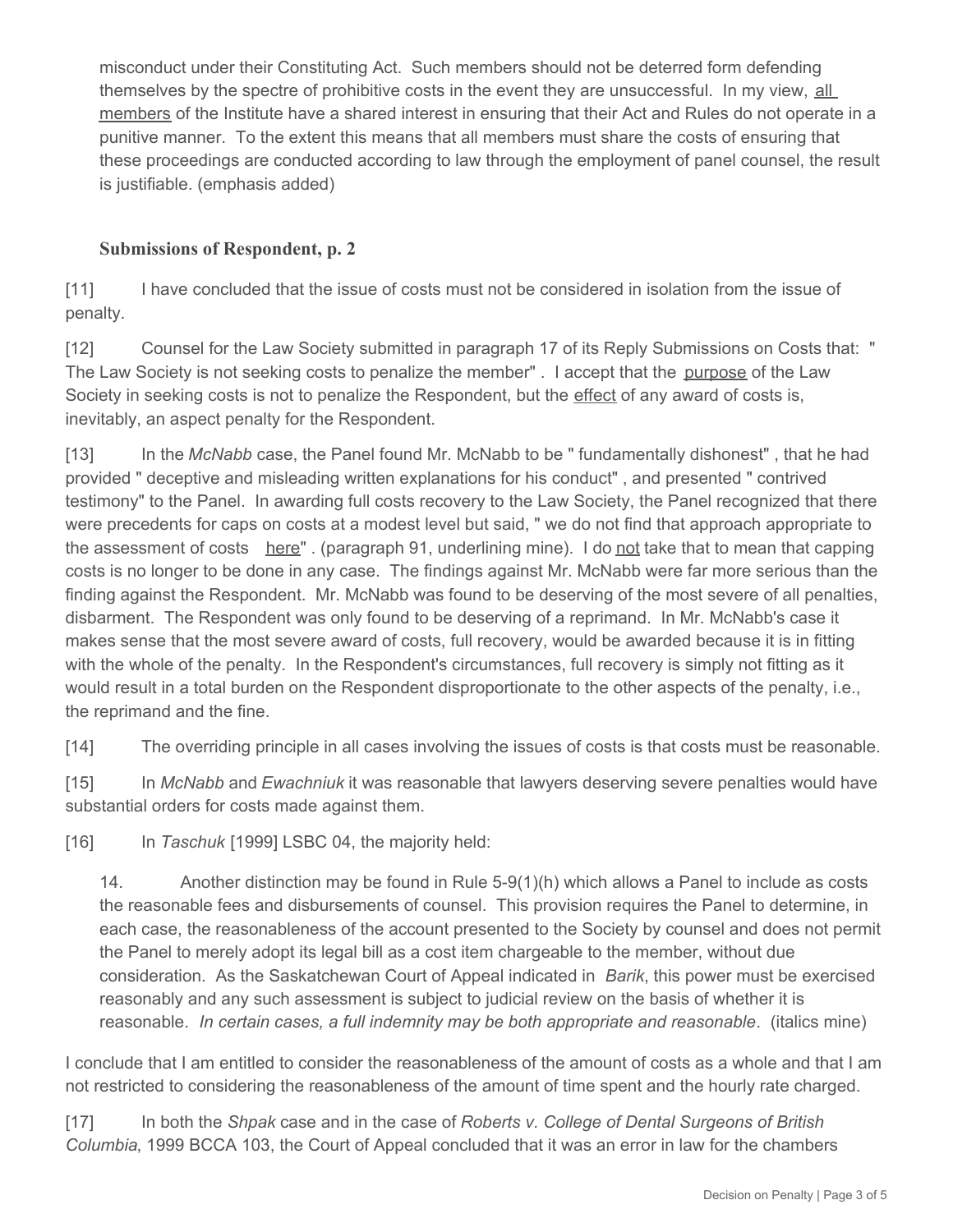judges not to have considered the reasonableness of the Bill of Costs presented. Since I clearly have jurisdiction to consider reasonableness of costs in the broad sense I conclude that it would be wrong for me not to do so.

[18] In proceeding to assess the appropriate amounts of costs I proceed on the basis that:

(a) the allegation against the Respondent by the Law Society was completely proper and well-founded;

(b) the time spent by the Law Society counsel and the hourly rates charged were not unreasonable;

(c) there was no waste of panel time by either party;

(d) the Law Society was completely successful. Success was not divided.

[19] In all of the circumstances of this case, I conclude that it would be appropriate for me to order that the Respondent pay the following costs pursuant to Rule 5-9 of the Law Society Rules:

| (a) | $5-9(1)(e)$ and (f) court reporters fees and transcript costs |            | \$2,757.40 |
|-----|---------------------------------------------------------------|------------|------------|
| (b) | $5-9(1)(g)$ panel fees of \$750/day                           | \$2,250.00 |            |
| (C) | 5-9(1)(h) disbursements of counsel including GST              |            | \$100.00   |

TOTAL: \$5,107.40

[20] My conclusion is not to be interpreted as in any way suggesting that counsel fees are not an appropriate part of an award of costs. In some cases they certainly are, but in this case I find that the result of awarding them would make the total amounts of costs disproportionately high.

[21] It is of great importance to the public of British Columbia that incidents of professional misconduct by lawyers should be thoroughly investigated and vigorously prosecuted by the Law Society. This costs money. In many cases the money must come from blameless members of the profession, but it is money well spent if it achieves the goals of protection of the public and fairness to the individual lawyer.

[22] The public interest is always the primary consideration, but it is not automatically served by full cost recovery. If the costs are too onerous, members may be more reluctant to report misconduct of others. By insuring that costs are kept predictable, reasonable and proportionate to the level of misconduct, we insure that members will admit guilt in appropriate circumstances, but will not suffer the " chilling effect" in which they feel they cannot risk the costs of defending themselves even when there may be legitimate questions as to whether the conduct is unprofessional or unbecoming.

[23] Obviously early admissions of guilt by a member is in the public's best interest.

[24] Less obvious is the concept that only by having cases in which the issue of whether conduct is unprofessional or unbecoming is vigorously argued, can the law develop. The development of a body of precedents is in the public's best interest because it will, in the long run, make the disciplinary work of the Law Society more efficient.

# **Conclusion**